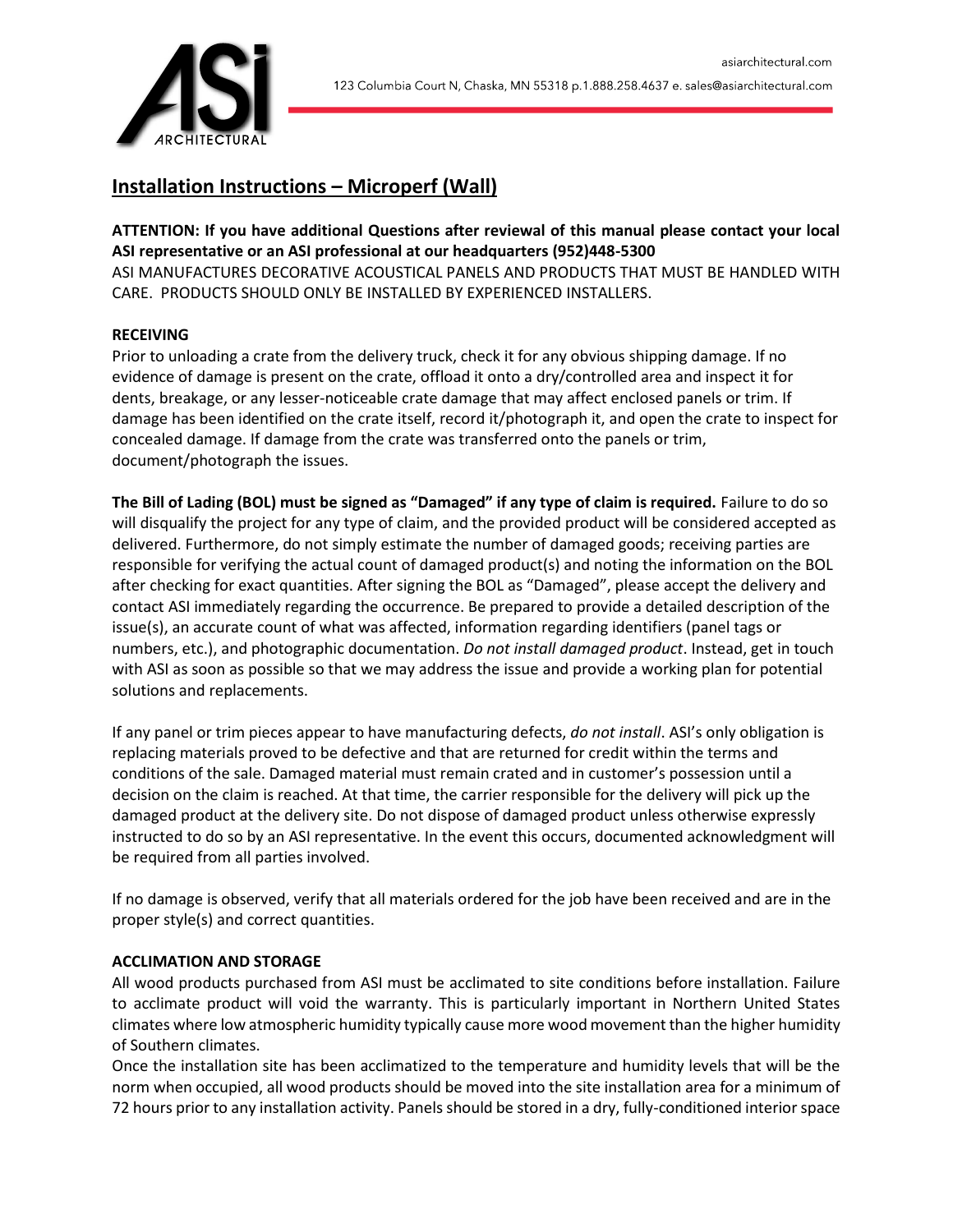

on a flat surface in opened cartons. Relative humidity should be maintained between 25% and 55%. Temperatures should be maintained between 55 and 80 degrees Fahrenheit. To acclimate wood products, remove all packaging materials from the outside of the crate, leaving only the wood products. Exposure to conditions outside of this range will void the warranty. Panels should be handled with care and set on protective cushions while cutting. Product should be carefully stacked face to face and back to back.

## **MINERAL STREAKING OR BLUE STAIN IN OAK**

Occasionally this may occur in oak panels by natural tannic acid in the wood. This does not show up in the manufacturing process, only after the veneer has come in contact with moisture. Should this occur, the stains can be removed, contact the varnish manufacturer for recommendations. Stained panels can also be used by cutting out streaked areas and installing as cut or end panels.

## **CLASS A VARNISH FIRE RETARDANT PANELS**

Panels that are chemically treated for flame resistance, Class 1, 0-25 flame spread, may be slightly discolored or have a whitish cast. This may occur if the panels are subject to high humidity conditions. The manufacturer assumes no liability if this condition occurs.

## **MOUNTING AND NRC**

Most conventional woodworking techniques are acceptable for working with ASI panels. Special mounting techniques are required to install perforated acoustical panels including perforated Fusion, Microperf and Audition planks. In all of these cases the space behind the panel, including the insulation or acoustically absorptive materials, work in conjunction with the panel to provide the noise reduction performance anticipated. The architect's details and/or shop drawings must be followed to achieve the look and NRC specified.

## **INSTALLATION**

Good wood working tools are needed to install wood panels. Care needs to be taken when cutting and fitting around windows, light switches and other fixtures. To achieve this, the following tools are recommended:

- Trim Nailer
- Table Saw
- Miter Saw
- Jig Saw
- Router
- Biscuit Jointer
- Hole Saw
- Iron
- Edge Band Trimmer
- Standard Details pamphlet

Blades and bits need to be sharpened, fine-tooth carbide. Jigsaw blades a medium tooth.

Panels should be cut face up when cutting on the table saw and miter box. When cutting with a circular saw or up cut jig saw blade, cut face down. Blade teeth should always cut into the face of the veneer. All panels need to be handled as fine furniture would be handled. Padded material should be used to avoid scratching or marring the face of the panels. Pilot holes are not necessary in microperf panels, but may be included by manufacturer to show clip locations. Care needs to be taken not to overtighten screws.